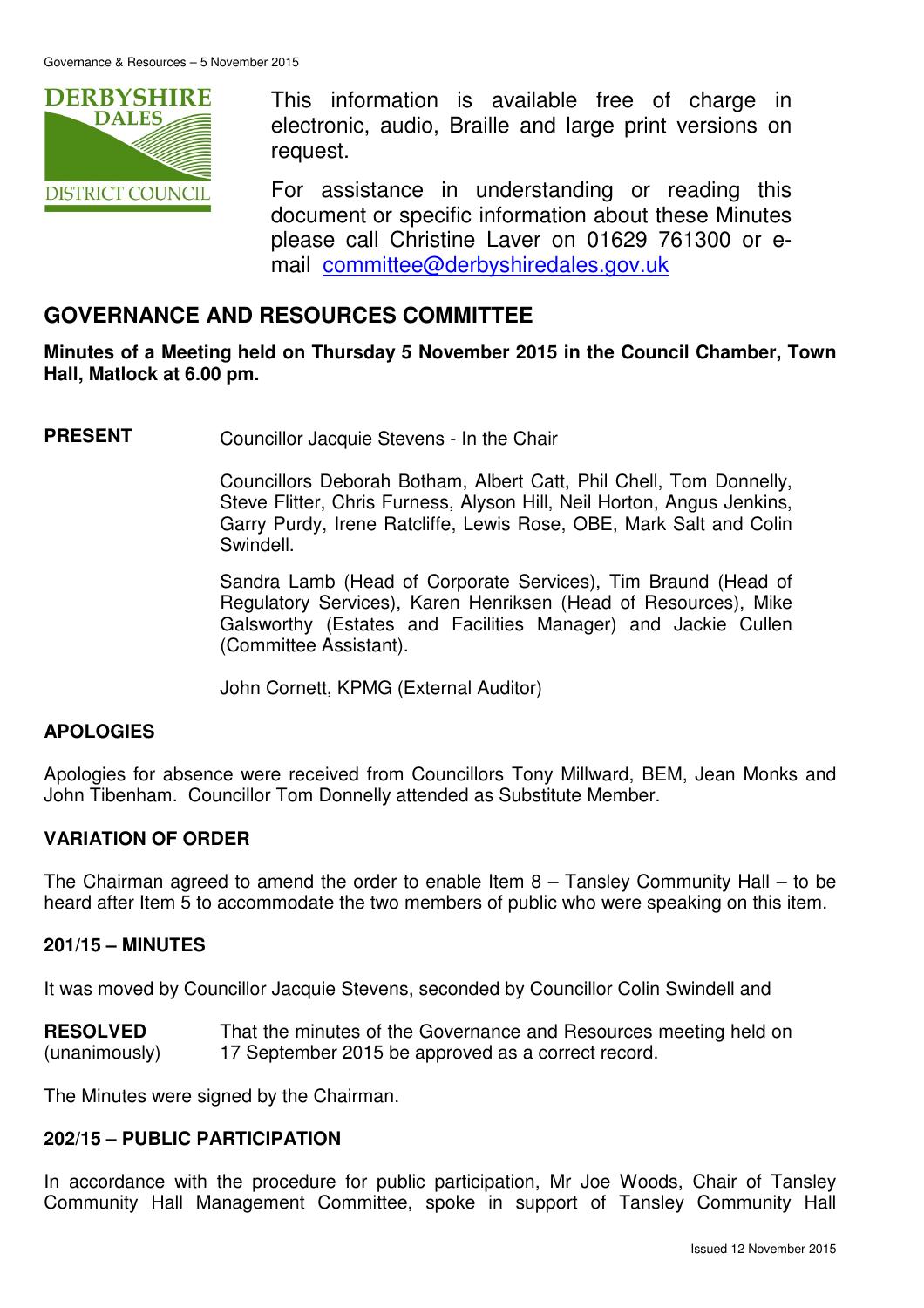Business Plan, and provided a brief history of Tansley Community Hall since its establishment in 1887. Mrs Vicki Raynes, Tansley Parish Council, spoke regarding Tansley Community Hall Business Plan.

### **203/15 - ANNUAL AUDIT LETTER 2014/15 – DERBYSHIRE DALES DISTRICT COUNCIL**

The Chairman welcomed John Cornett, District Auditor for KPMG.

The District Auditor presented the Annual Audit Letter which summarised the key findings from the 2014/15 external audit of the District Council, all of which had been previously reported, and which represented the conclusion of the audit.

It was moved by Councillor Albert Catt, seconded by Councillor Chris Furness and

**RESOLVED** (unanimously) That the Annual Audit Letter 2014/15 be noted.

### **204/15 – TANSLEY COMMUNITY HALL**

The Committee considered a request from Tansley Community Hall Management Committee for Tansley Community Centre to be transferred freehold to Tansley Parish Council to enable its continued use as a community facility.

A brief history of ownership was set out in the report. At present, the District Council owned the Community Hall and had leased the building to various organisations to enable Community activity in the area since at least 1975.

On 21 May 2015 the Parish Council notified the legal team that the Parish Council had been working with Rural Action Derbyshire and the Community Hall Management committee to develop a Business Plan to retain the Community Hall as a community asset and to request transfer of the freehold to Tansley Parish Council to enable its continued use as a community facility to be managed by Tansley Community Hall Management Committee. Their business plan was provided, which indicated how they proposed to operate the facility to the benefit of the community; this was attached as Appendix 1 to the report, and had included a request for the roof survey to be undertaken. This had since been done, and the Hall was considered to be in fair condition.

It was proposed that the Community Hall at Church Street, Tansley as shown on the plan at Appendix 2 to the report, be transferred freehold to Tansley Parish Council subject to the payment of a consideration of £1 if demanded with each party being responsible for its own legal costs. The hall would be transferred in its existing condition.

The proposed terms for the transfer of Tansley Community Hall to Tansley Parish Council constituted an undervalue transaction as permitted under the General Disposal Consent 2003, as outlined in the report.

It was moved by Councillor Steve Flitter, seconded by Councillor Deborah Botham and

**RESOLVED** (unanimously) 1. That the terms outlined in paragraph 3 of the report for transferring the freehold of the Tansley Community Hall as shown on the plan at Appendix 2 to the report to Tansley Parish Council be approved.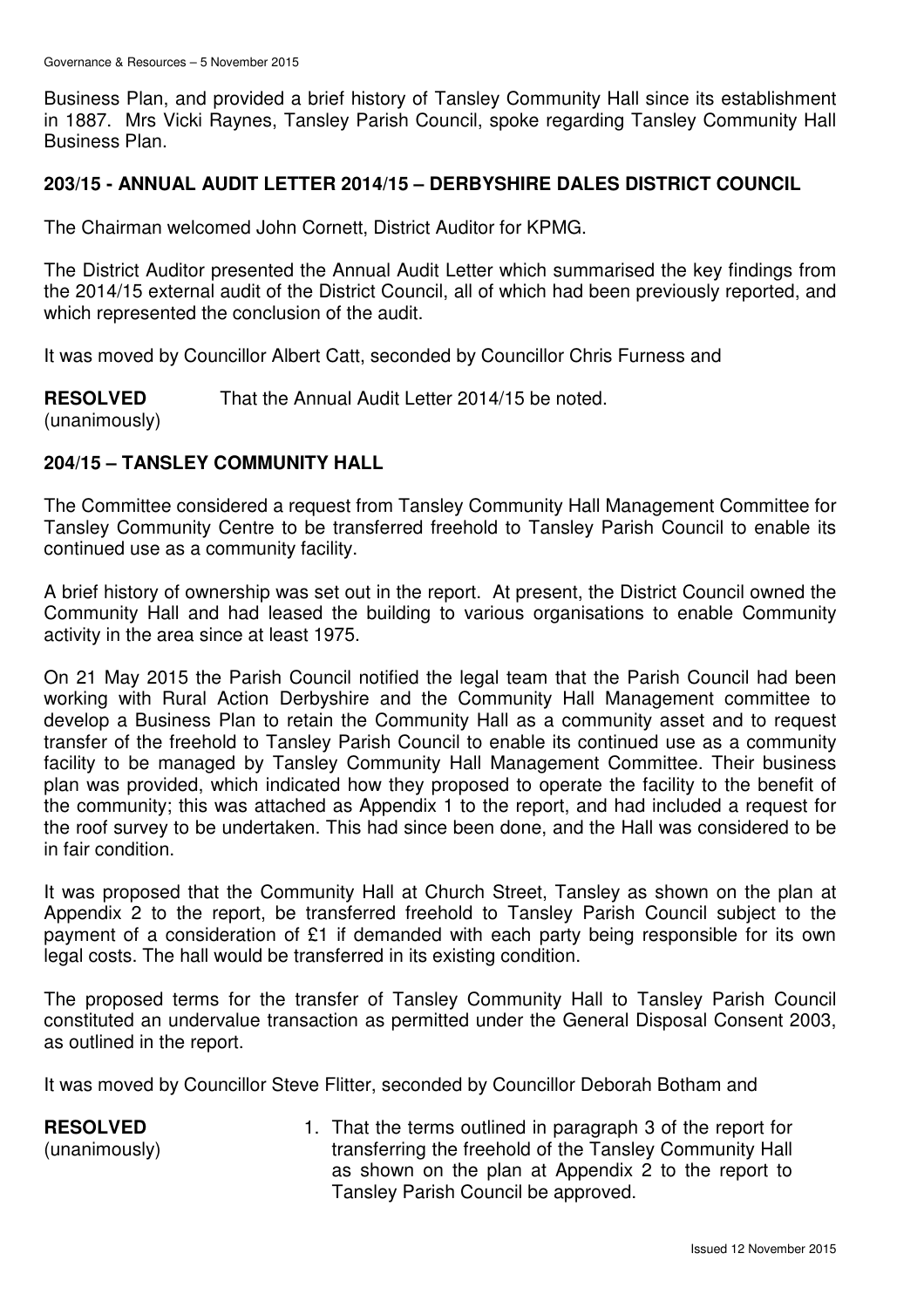2. That it is noted that the disposal in 1 above constitutes an undervalue transaction permitted under the General Disposal Consent 2003.

### **205/15 – CODE OF CORPORATE GOVERNANCE**

Councillor Lewis Rose, OBE, arrived at 6.32pm during discussion of this item.

The Committee considered a report that required it to review the Local Code of Corporate Governance in accordance with relevant guidance and to approve an updated Confidential Reporting Policy or Whistleblowing Policy

The original Code of Corporate Governance (the Code), adopted in 2003 and updated in 2007 and 2010, was based on guidance issued jointly by the Society of Local Authority Chief Executives (SOLACE) and the Chartered Institute of Public Finance and Accountancy (CIPFA). The Committee last revised the Code in 2014. The Code was reproduced at Appendix 1 to the report.

The six core principles that underpinned the governance guidance for all bodies were listed in the report, together with an outline of the Confidential Reporting Policy, often called the Whistleblowing Policy. The revised Policy and Summary were attached as an appendix to the report.

In 2013, the Corporate Committee revised the Planning Code of Good Practice and one of the initiatives adopted and yet to be reported was an Annual Review of decision making. It was accepted at the time that the Annual Review should be undertaken by the Corporate Committee; however since that decision was taken the Council had amended its decision making structure, revised its scheme of planning delegation, and established a single Planning Committee for a trial 12 month period. The Annual Review report would be a useful source of information in determining the success of those revised arrangements. A revised reporting mechanism was therefore recommended, with the report going directly to Council.

It was moved by Councillor Mike Ratcliffe, seconded by Councillor Alyson Hill and

- **RESOLVED** 1. That the revised Code of Corporate Governance is approved.
	- 2. That the updated Confidential Whistleblowing Policy is approved and that the summary version is promoted on the District Council's intranet (SIDD) and web site.
	- 3. That a report setting out a review of planning decisions be presented to the next practicable meeting of the Council and thereafter on an annual basis.

| Voting:            |    |
|--------------------|----|
| For                | 14 |
| Against            | O  |
| <b>Abstentions</b> |    |

### **206/15 – ASSETS OF COMMUNITY VALUE**

The Committee considered a report that outlined proposed revisions to the District Council's policy and procedures for dealing with Community Rights to Bid and List of Assets of Community Value.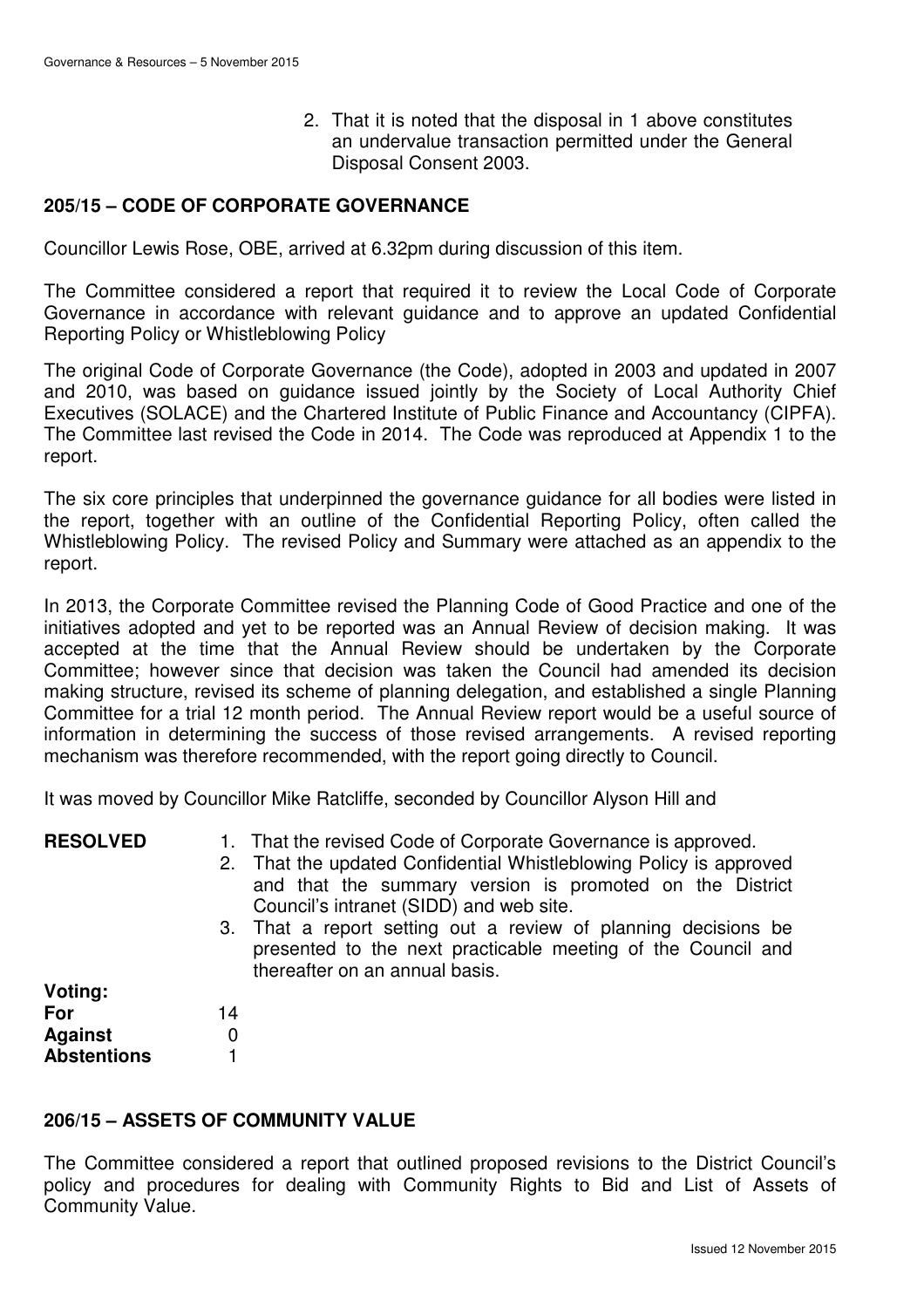The Localism Act gave the local community the right to apply to the Council for a building or area of land to be designated as an Asset of Community Value (ACV), the criteria for which were listed in the report, together with the effect on parties involved of a successful application, and the specified timescale.

Procedures in respect of appeal by an owner of the Asset were set out in the report, as well as steps for claiming compensation and/or reasonable legal expenses.

A higher proportion of applications to list ACVs than originally envisaged was progressing to the review stage, and Counsel's opinion was sought on the robustness of the District Council's procedures. Concerns arising from that advice had been incorporated into the new policy, and summarised in the report. The recommended policy was attached at Appendix 1 to the report.

It was moved by Councillor Chris Furness, seconded by Councillor Garry Purdy and

## **RESOLVED**

- (unanimously) 1. That the revised policy on Assets of Community Value be approved for adoption and publication with immediate effect.
	- 2. That the Head of Regulatory Services be granted delegated authority to consider and determine all nominations for inclusion on the list of Assets of Community Value and initial applications for compensation.
	- 3. That the Head of Community Development be delegated authority to make decisions set out above in the event of the Head of Regulatory Services having a conflict of interest.
	- 4. That the Head of Corporate Services be delegated authority to determine requests to review the listing of a Community Asset and compensation decisions.
	- 5. That the Corporate Director be delegated authority set out in 4 above in the event of the Head of Corporate Services having a conflict of interest.

## **207/15 – COUNCILLOR TRAINING AND DEVELOPMENT PLAN**

The Committee considered a report that evaluated the induction and supporting training for Members, provided since the election in 2015, and recommended a way forward in terms of identifying a draft programme for Members in 2015/16.

The Corporate Committee approved the Induction Programme for the new Council at its meeting prior to the elections in March 2015; each session was evaluated by those in attendance and the results were summarised in Appendix 1 to the report.

Appendix 1 also reported on the level of attendance at each session and the degree by which the mandatory training requirements aimed at mitigating risk had been met, together with attendees' feedback on a bespoke training session provided by East Midlands Councils on Chairing and Facilitating Meetings.

In determining the future training needs of the Council, secondary priorities were identified by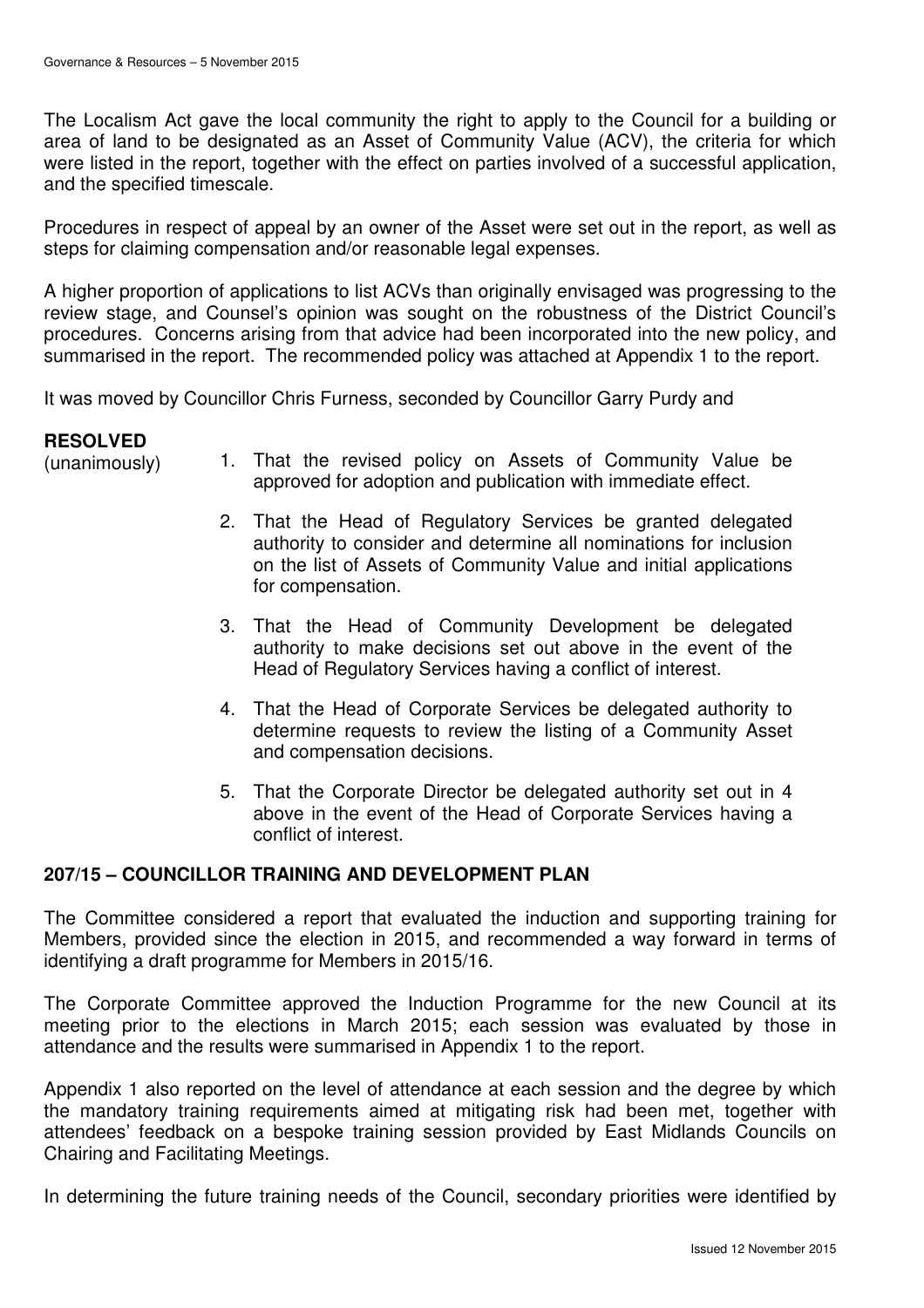the previous Council and were listed in the report.

A draft programme to incorporate the residual mandatory training sessions and incorporate the request for Treasury Management training, which the revised CiPFA Code of Practice stressed should be an on-gong process, was attached at Appendix 2 to the report.

It was further suggested that a Member Development Working Group be formed to comprise newly elected members, to undertake work on a new Training and Development Plan under the leadership of the Corporate Services Member Champion. The suggested terms of reference of that group were listed in the report.

It was moved by Councillor Alyson Hill, seconded by Councillor Angus Jenkins and

**RESOLVED** (unanimously)

- 1. That the evaluation of the Member Training and Development plan for the first 6 months following the elections in May 2015 be noted.
- 2. That the draft training plan to ensure a 100% attendance at mandatory training be approved to be completed by 31 December 2015
- 3. That additional training in Treasury Management be approved in the sum of £1500
- 4. That a Member Development Working Group be established comprising 6 members to reflect political proportionality and to the terms of reference outlined in the report.

### **208/15 – LAND HOLDINGS REVIVEW**

The Committee considered a report regarding Phase 1 of the Land Holdings Review, which covered 10 sites across the District in which expressions of interest had been received. Following detailed consideration of planning, legal and estate management factors, recommendations were made regarding whether the sites should be retained or sold, as set out in section 1.3 of the report, and the terms which would apply.

The Estates and Facilities Manager advised Members that one of the Wards affected, as listed in the report, should read 'Northwood and Tinkersley', and not 'Darley Dale'. It was further noted that Matlock St Giles should be deleted from the list, as the relevant site related to Morledge, which was in Darley Dale.

An appraisal of each site had taken place, and the results and recommendations were summarised in Appendix 1 to the report, together with plans of each site. Where it was recommended that a site be sold, the relevant Local Council and Ward Members had been consulted and the responses received were summarised as follows:

- Site 1 Land at Main Street, Chelmorton the Parish Council support the sale
- Site 2 –Land adjacent to Bakewell Recreation Ground mixed reaction
- Site 4 Land adjacent to 6 The Avenue, Darley Dale dependent on the existing Restrictive Covenant as set out in the Appendix to the report
- Site 9 Land on north side of Scarthin, Cromford Ward Member approval, subject to comments of the Parish Council regarding the footpath

It was noted that in each case of disposal the purchaser would be responsible for making any